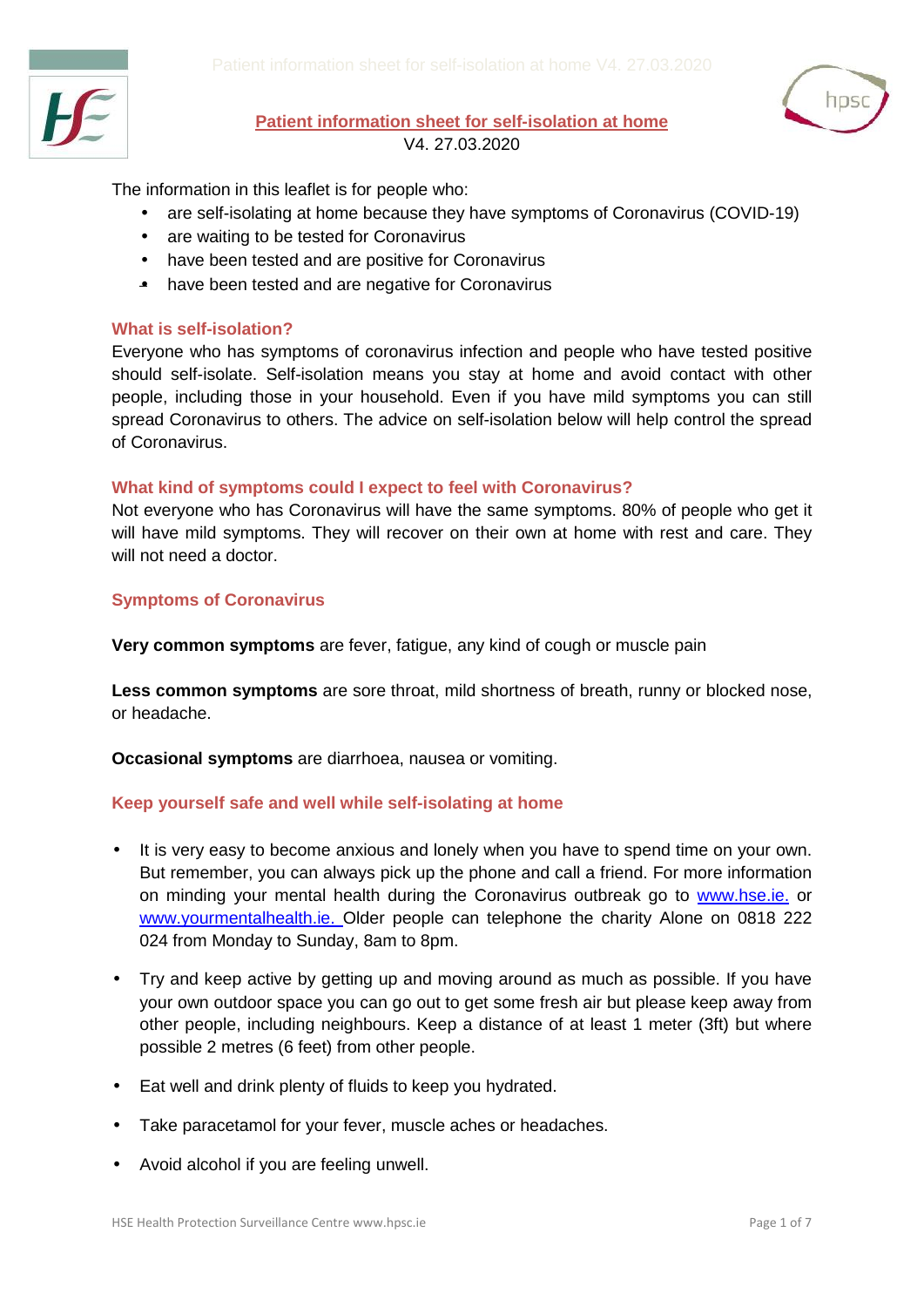#### • Do not smoke or vape.

#### **Watch out for signs that you are getting worse:**

- If you start to feel very unwell, especially if your breathing changes or become difficult, telephone your doctor immediately.
- Take the **40 Steps Test** twice each day. Walk 40 steps at your normal walking pace twice a day during the 14 days of self-isolating. You will be able to check if it is getting harder for you to do each day. If you feel you are getting very short of breath compared to the day before, telephone your doctor, out of hours service or the HSE Helpline 1850 24 1850. If you are very short of breath and cannot reach someone, call the emergency services on 112 or 999.

#### **When can I return to normal? (No test done)**

You can stop self-isolating at home, if you have had no temperature for five days and it's been 14 days since you first developed any symptoms.

#### **When can I return to normal? (Test positive)**

You can stop self-isolating at home, if you have had no temperature for five days and it's been 14 days since you first developed any symptoms.

#### **When can I return to normal? (Test negative i.e. virus not detected)**

It is possible that you have another infectious illness, such as flu. To reduce the risk of spreading that infection, continue to self-isolate and practise good hygiene (regular handwashing and sneeze and cough into a tissue) until 48 hours after your symptoms have gone away. After 48 hours without symptoms, you can stop self-isolating.

#### **What should my household members do?**

They should follow the advice provided in the leaflet 'Advice for people who share the same home with someone has or may have Coronavirus.' People in the household need to restrict their movements for 14 days after the person who has or may have Coronavirus started to self-isolate. This means they should stay at home and avoid other people as much as possible.

If your test is negative (i.e. the virus is not detected), they can return to normal straight away. **However, currently the government is telling everyone to stay home with limited exceptions.**

#### **Keeping everyone else safe and well while you self-isolate at home**

#### **1. Stay at home**

- **Do not go out** except if you have your own outdoor space to get some fresh air.
- You may need to phone family or neighbours and ask for help if you need groceries, other shopping or medications.

#### **2. Keep away from other people in your home as much as you can**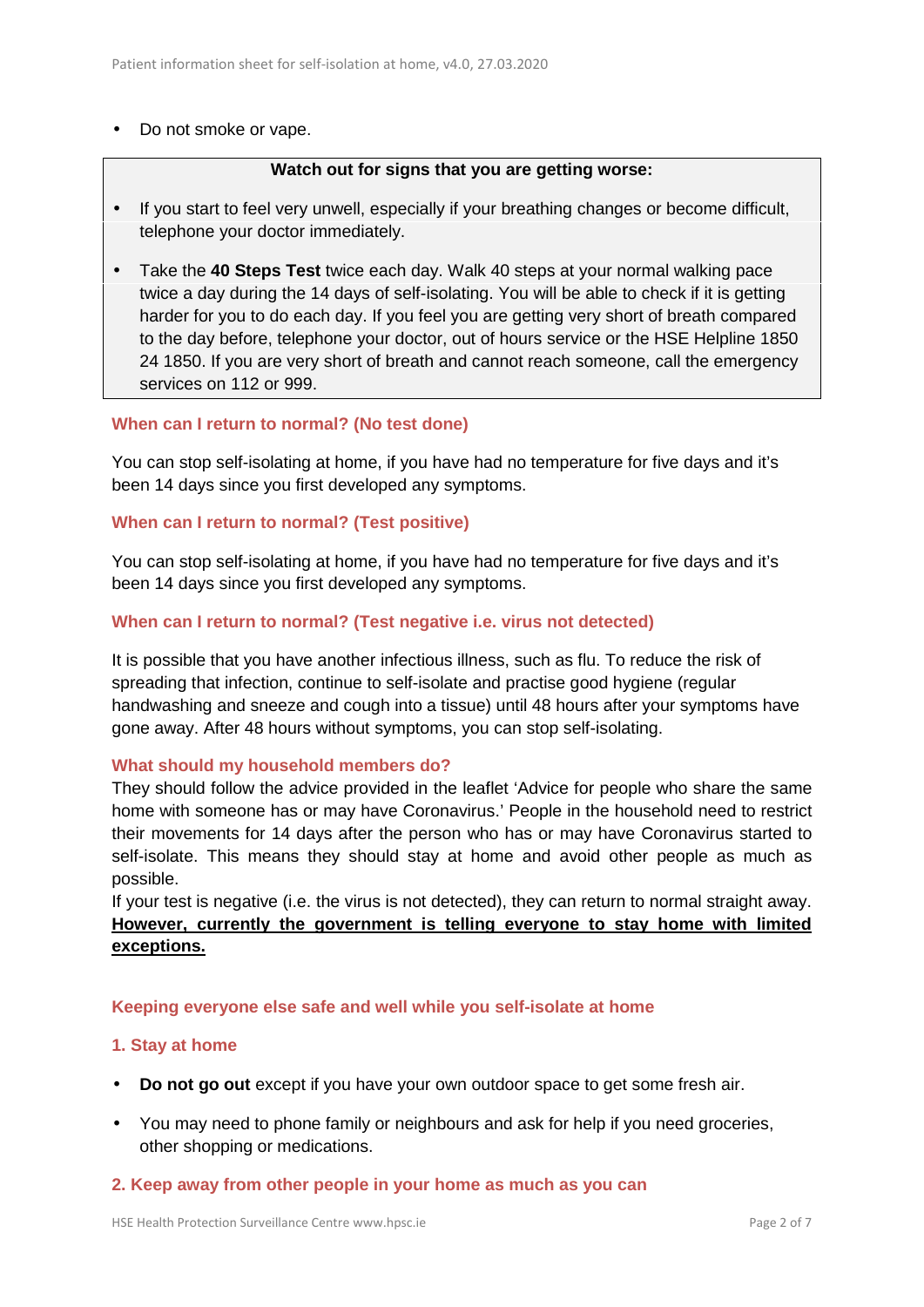- Stay in a separate room with a window you can open, if possible.
- If you have to go into the same room with other people at home you should try to keep at least 1 meter (3 ft) and where possible 2 meters away from them. Wash your hands regularly. When you cough or sneeze, cover your mouth and nose with a clean tissue. Put used tissues into the bin. Use the inside of your elbow if you don't have a tissue.
- If you can, use a separate toilet and bathroom to the rest of the people in your home.
- If you cannot have your own toilet and bathroom, make sure to keep the toilet and bathroom clean (see advice below).
- If you are going out into the garden, be careful when touching surfaces, e.g. banisters, door handles.

#### **3. Clean your hands**

- Clean your hands regularly. This is one of the most important things you can do.
- Try not to touch your face.
- **4. Cover your coughs and sneezes (See image 1)**
- Cover your mouth and nose with a tissue when you cough or sneeze.
- Place used tissues into a plastic waste bag (see note below for managing rubbish), and immediately clean your hands with alcohol hand rub or wash your hands with soap and water for at least 20 seconds.

#### **5. Do not share things**

- Do not share food, dishes, drinking glasses, cups, knives, forks and spoons or other items with other people in your household.
- Wash kitchen items in a dishwasher or with washing up liquid and hot water, after use. If you are not well enough, someone else in the house can do this for you. The person should use household or rubber gloves if available. The gloves can be washed and dried after use. They should wash their hands thoroughly with soap and water after removing the gloves.
- Do not share towels, bedding or other items with other people in your household (see laundry advice below).
- If you use remote controls or games consoles clean them thoroughly before anyone else in the house uses them.
- If you cough or sneeze on a screen for example a phone or game console, wipe the screen clean immediately.

#### **6. Do not have visitors in your home**

Do not invite or allow unnecessary visitors to come into the home.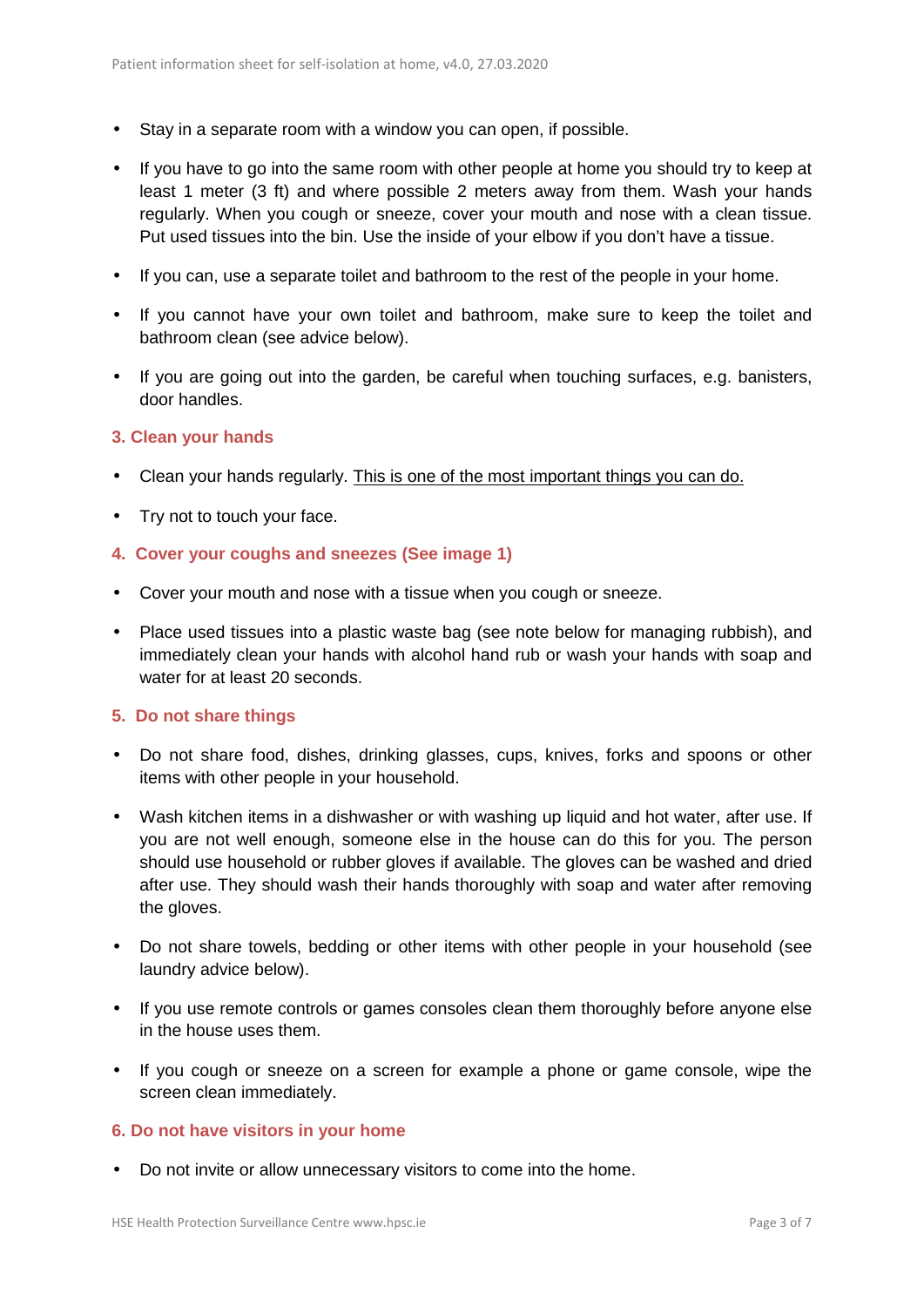• If someone urgently needs to come to the house, keep at least 1 meter (3ft) and where possible 2 meters (6.5ft) away from them and advise them that you are not well.

#### **7. Toileting and bathing**

- If possible use a toilet that no one else is using.
- If that is not possible and you do not have your own toilet/bathroom, clean your hands before entering, after using the toilet and before you leave the room.
- If you need to have a bath or shower remember to clean any surfaces you have touched afterwards.
- Do not share your towels with anyone else.

#### **8. Household cleaning**

- Clean all surfaces, such as counters, table-tops, doorknobs, bathroom fixtures, toilets and toilet handles, phones, keyboards, tablets, and bedside tables, every day with a cleaning product.
- Use your usual household products, like detergents and bleach as these are very effective at getting rid of the virus. Follow the instructions on the manufacturer's label and check they can be used on the surface you are cleaning.
- Wear household or rubber gloves, if you have them, when cleaning surfaces or handling dirty laundry. These can be washed and dried after use. Always wash your hands after you take off the gloves.
- Reusable cleaning cloths can be washed in a hot wash cycle of a washing machine after use.
- Place disposable gloves and cleaning cloths in a plastic waste bag after using them (see advice about managing rubbish below.)

#### **9. Laundry**

- Wash laundry at the highest temperature that the material can stand.
- Tumble dry items and iron using a hot setting or steam iron if required.
- If you have household or rubber gloves you can wear them when handling dirty laundry. Hold laundry items away from your clothing.
- Wash your hands after handling dirty laundry, whether you used gloves or not.
- Do not send laundry to a laundrette.

#### **10. Managing rubbish**

 Put all your personal waste including used tissues and all cleaning waste in a plastic rubbish bag.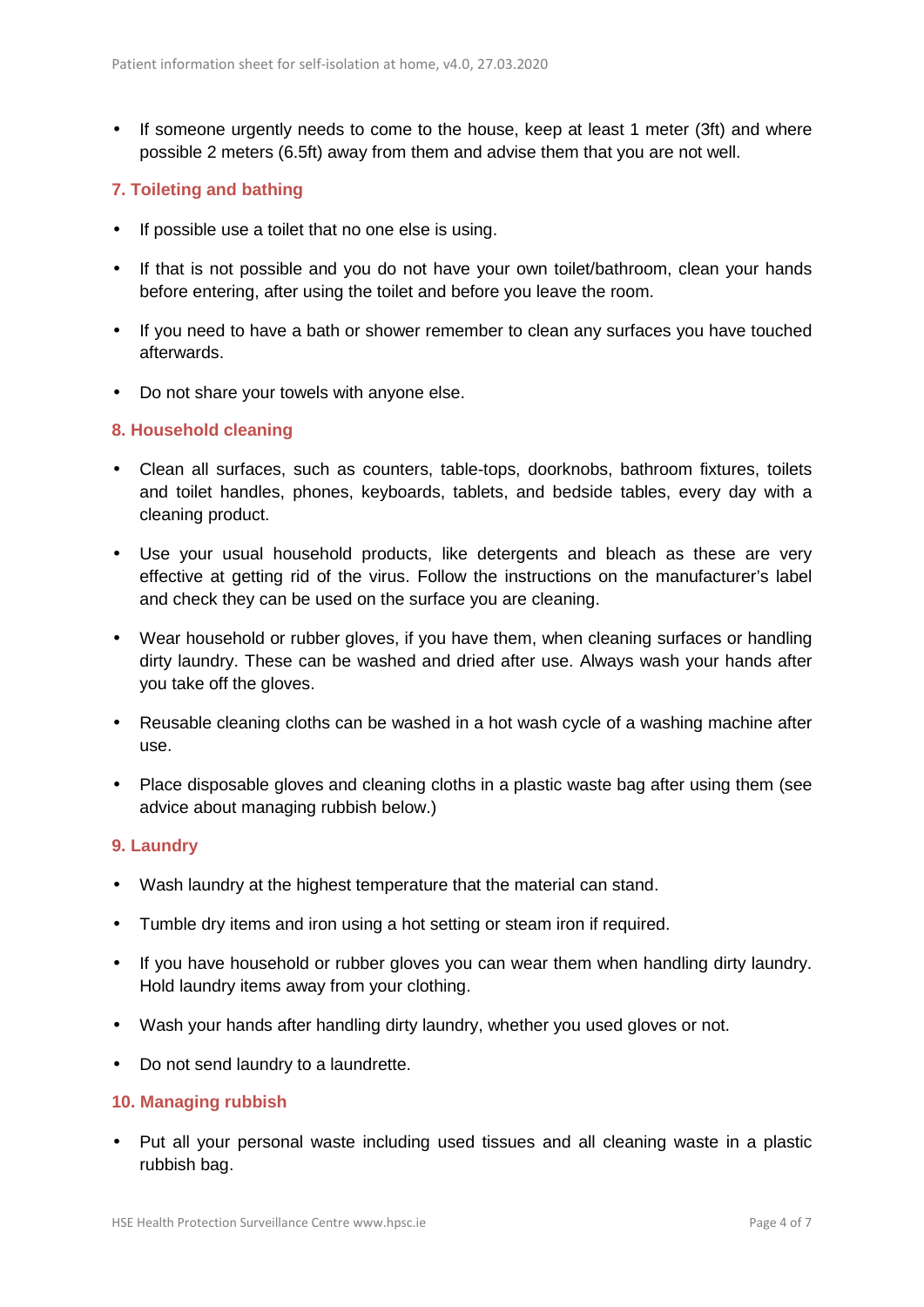- Tie the bag when it is almost full and then place it into a second bin bag and tie.
- Once the bag has been tied securely leave it somewhere safe and secure. The bags should be left for three days before collection by your waste company.
- Other household waste can be disposed of as normal without any time delay.

#### **What happens if there are children in the house?**

- Do your best to follow this advice however we understand it may not always be possible.
- Children can get Coronavirus but in most cases the illness is not very severe.
- If your child develops symptoms, they need to stay home until they have had no temperature for five days **and** it's been 14 days since they first developed any symptoms.

#### **Can my pets get Coronavirus?**

• So far we have no evidence that pets such as dogs and cats can get Coronavirus.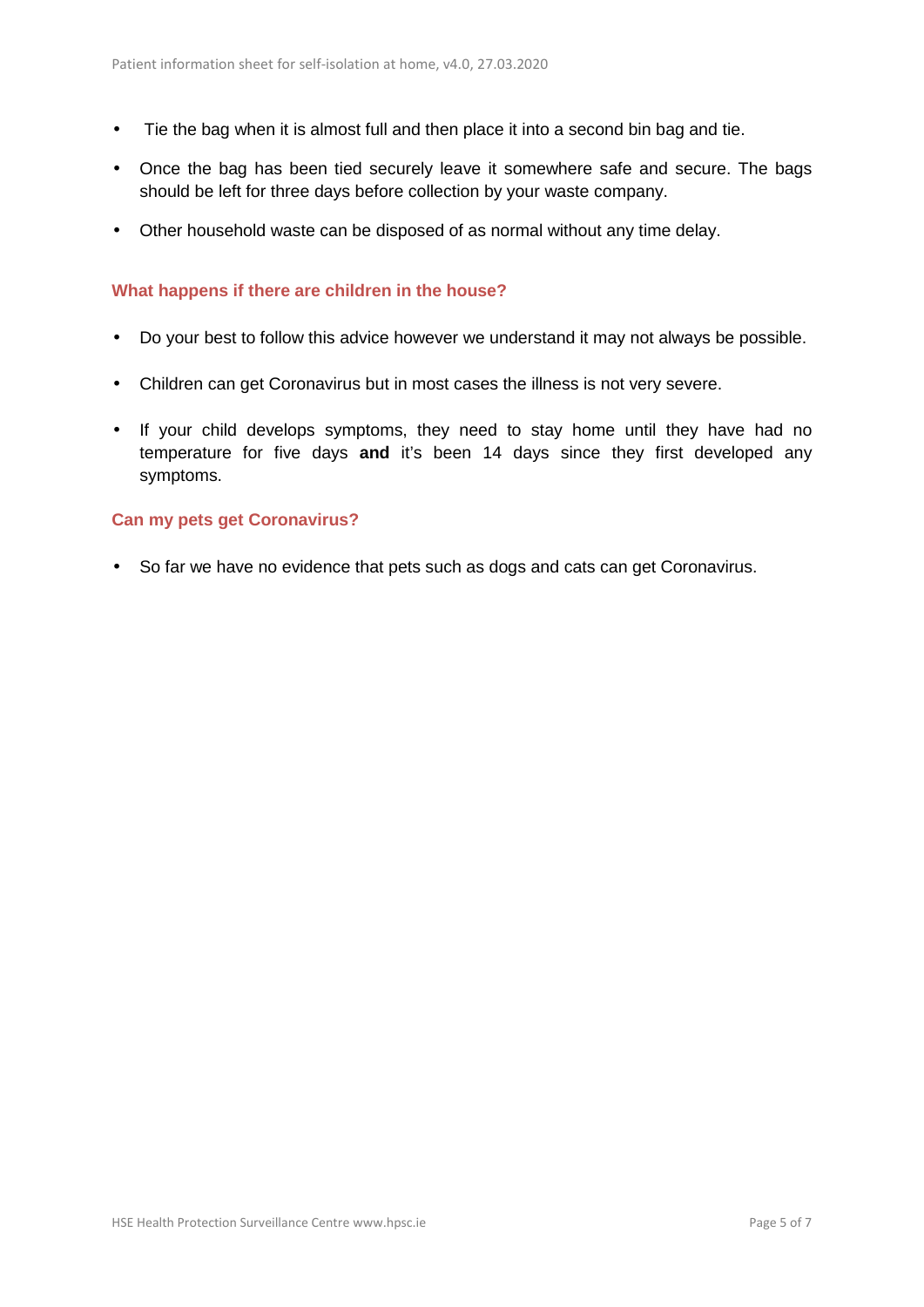### **Image 1 Coughing and Sneezing**